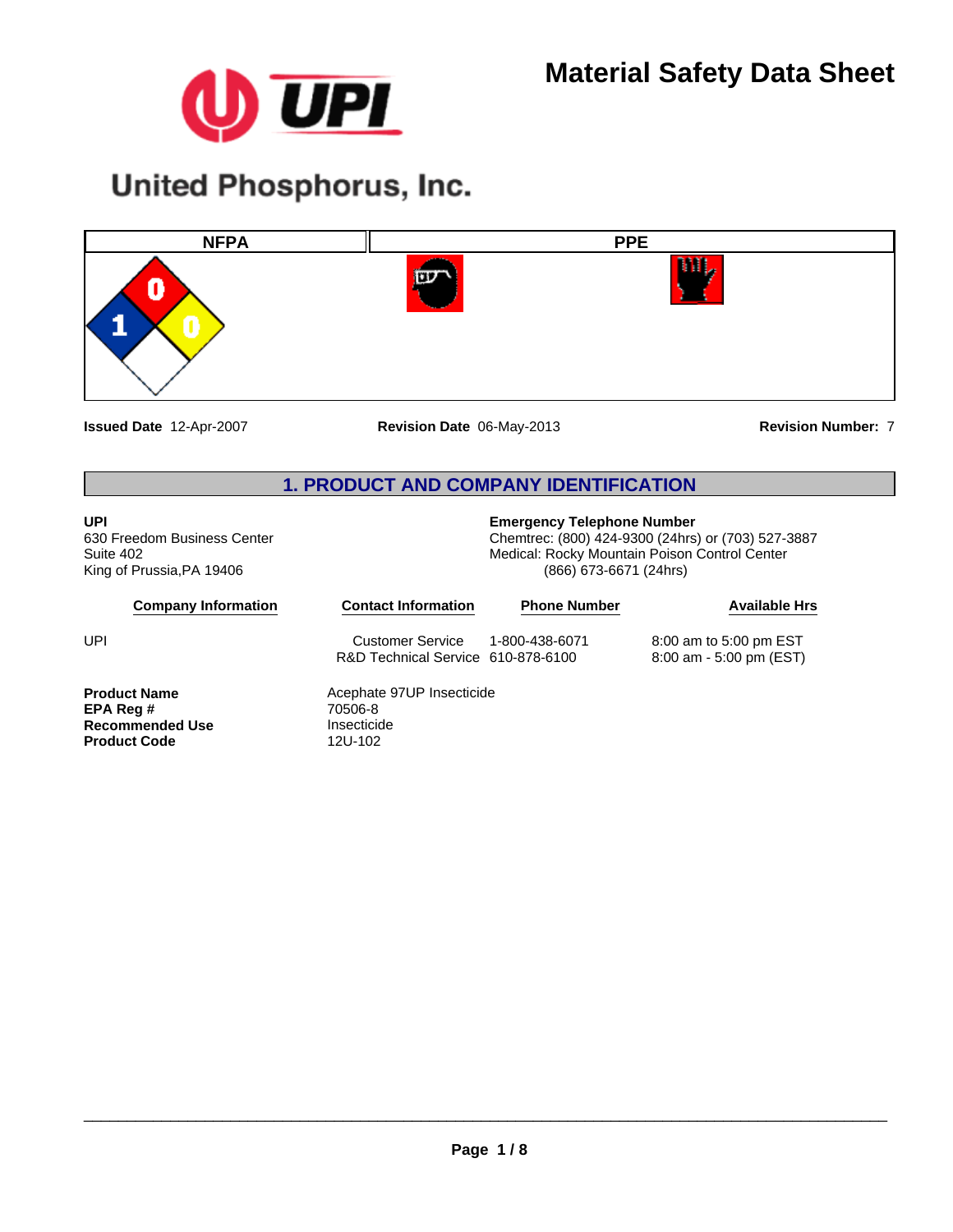## **2. HAZARDS IDENTIFICATION**

|                          | <b>Emergency Overview</b><br>Irritating to eyes                                                                                                                                                                                          |                       |
|--------------------------|------------------------------------------------------------------------------------------------------------------------------------------------------------------------------------------------------------------------------------------|-----------------------|
|                          | Harmful if swallowed                                                                                                                                                                                                                     |                       |
| <b>CAUTION</b>           |                                                                                                                                                                                                                                          |                       |
| Appearance Fine,, White. | <b>Physical State Powder. Highly</b><br>hydroscopic.                                                                                                                                                                                     | Odor Rotten. Cabbage. |
| <b>Eyes</b>              | Moderately irritating to the eyes.                                                                                                                                                                                                       |                       |
| <b>Skin</b>              | Prolonged or repeated contact may cause irritation, redness and rash.                                                                                                                                                                    |                       |
| <b>Inhalation</b>        | Harmful by inhalation. Mist or dust concentrations may be harmful or irritating if inhaled.<br>Signs and symptoms of respiratory tract irritation may include nasal discharge, sore throat,<br>pulmonary edema and difficulty breathing. |                       |
| Ingestion                | Harmful if swallowed. Signs and symptoms which may occur within 12 hours following<br>overexposure include headache, dizziness, weakness, pinpoint pupils, blurred vision,                                                               |                       |

## **3. COMPOSITION/INFORMATION ON INGREDIENTS**

excessive salivation and nasal discharge, abdominal cramps, nausea and vomiting.

#### **Ingredients Name**

| `ham.<br>Name<br>ынныса | S-No                              | <b>Weir</b><br>$\overline{\phantom{a}}$<br>ant<br>70 | <b>DEI</b><br>$\sim$ $\sim$ $\sim$ |
|-------------------------|-----------------------------------|------------------------------------------------------|------------------------------------|
| Acephate                | 30560<br>$\overline{\phantom{a}}$ |                                                      | NI/<br>,,,                         |

|                           | <b>4. FIRST AID MEASURES</b>                                                                                                                                                                                                           |  |  |  |
|---------------------------|----------------------------------------------------------------------------------------------------------------------------------------------------------------------------------------------------------------------------------------|--|--|--|
| <b>Eye Contact</b>        | Hold eye open and rinse slowly and gently with water for 15 - 20 minutes.<br>Remove contact lenses, if present, after 5 minutes, then continue rinsing eye<br>Call a poison control center or doctor for treatment advice.             |  |  |  |
| <b>Skin Contact</b>       | Take off contaminated clothing<br>Rinse skin immediately with plenty of water for 15-20 minutes<br>Call poison control center or doctor for treatment advice.                                                                          |  |  |  |
| <b>Inhalation</b>         | If breathing is irregular or stopped, administer artificial respiration<br>May cause allergic respiratory reaction<br>Call a physician or poison control center immediately                                                            |  |  |  |
| Ingestion                 | Call a physician or poison control center immediately<br>May produce an allergic reaction<br>Never give anything by mouth to an unconscious person<br>Do not induce vomiting unless told to do so by a poison control center or doctor |  |  |  |
| <b>Notes to Physician</b> | Cholinesterase inhibitor. Atropine is antidotal. PAM may alos be used in<br>conjunction with atropine but should not be used alone.                                                                                                    |  |  |  |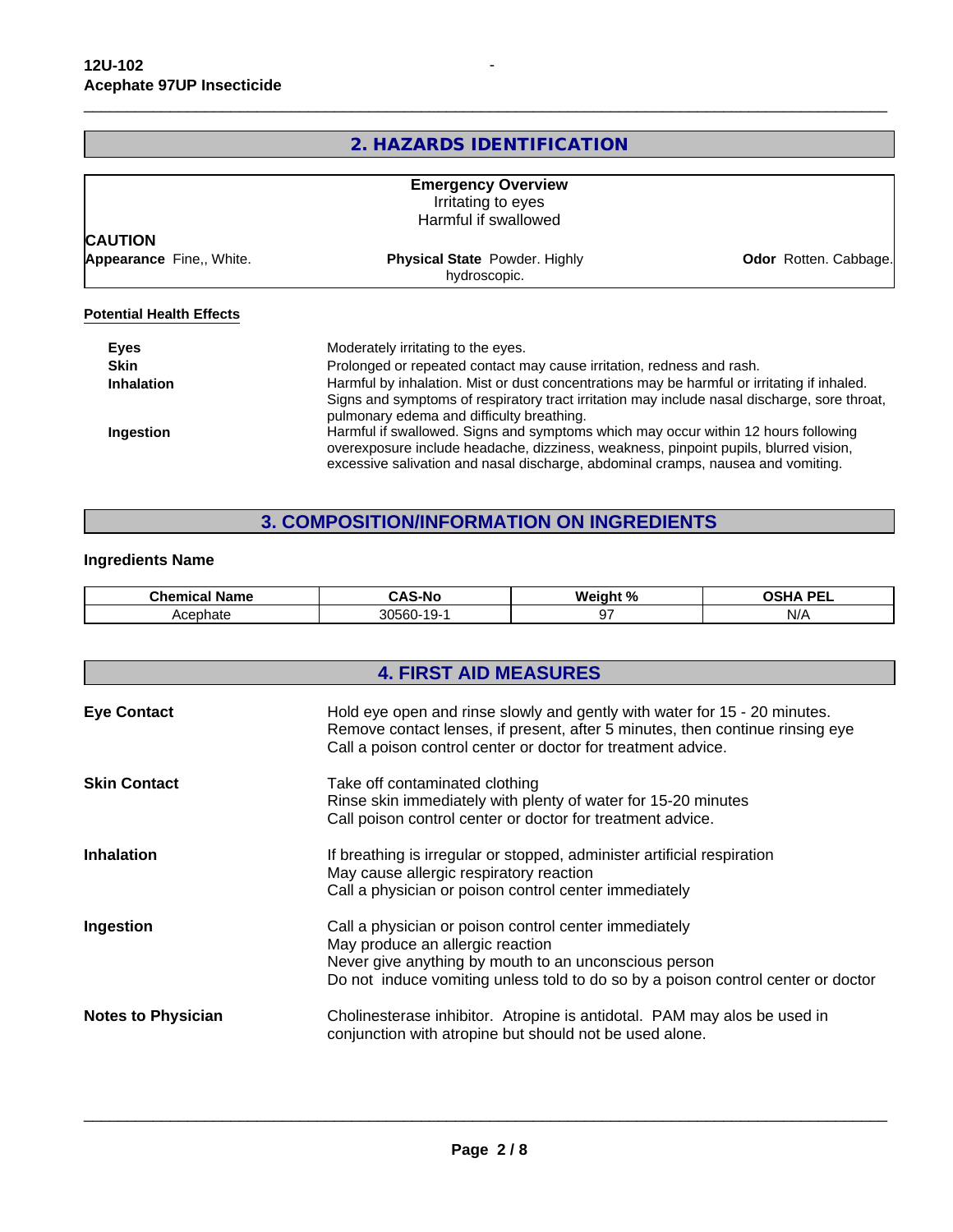#### **5. FIRE-FIGHTING MEASURES**

 $\overline{\phantom{a}}$  ,  $\overline{\phantom{a}}$  ,  $\overline{\phantom{a}}$  ,  $\overline{\phantom{a}}$  ,  $\overline{\phantom{a}}$  ,  $\overline{\phantom{a}}$  ,  $\overline{\phantom{a}}$  ,  $\overline{\phantom{a}}$  ,  $\overline{\phantom{a}}$  ,  $\overline{\phantom{a}}$  ,  $\overline{\phantom{a}}$  ,  $\overline{\phantom{a}}$  ,  $\overline{\phantom{a}}$  ,  $\overline{\phantom{a}}$  ,  $\overline{\phantom{a}}$  ,  $\overline{\phantom{a}}$ 

**Flammable Explosive Properties Hazardous Combustion Products** Carbon dioxide (CO2), Sulfur oxides, Oxides of nitrogen, Oxides of phosphorous. **Environmental Precautions** Consult a regulatory specialist to determine appropriate state or local reporting requirements, for assistance in waste characterization and/or hazardous waste disposal and other requirements listed in pertinenet environmental permits. Do not flush into surface water or sanitary sewer system. Do not allow material to contaminate ground water system. **Flammability Limits in Air** Not available **Flash Point Methods for Clean-up** Sweep up and shovel into suitable containers for disposal. Reduce dust spreading with water spray, collect rinsate. Not available<br>Not available **7. HANDLING AND STORAGE Extnguishing Media Handling** Keep out of reach of children. Wear personal protective equipment. Avoid contact with skin and eyes. Avoid dust formation. Avoid breathing dust. Ensure adequate ventilation. Wash thoroughly after handling. Remove and wash contaminated clothing before re-use. Empty containers may contain hazardous residues. Foam Carbon dioxide (CO2) Water spray **Autoignition Temperature Storage** Keep away from direct sunlight. Keep containers tightly closed in a cool, well-ventilated place. **Fire/Explosion Hazard 6. ACCIDENTAL RELEASE MEASURES** Contain run-off from fire. **Personal Precautions** Avoid contact with the skin and the eyes. Ensure adequate ventilation. Take precautionary measures against static discharges. **NFPA Health** 1 **Flammability** 0 **Instability** 0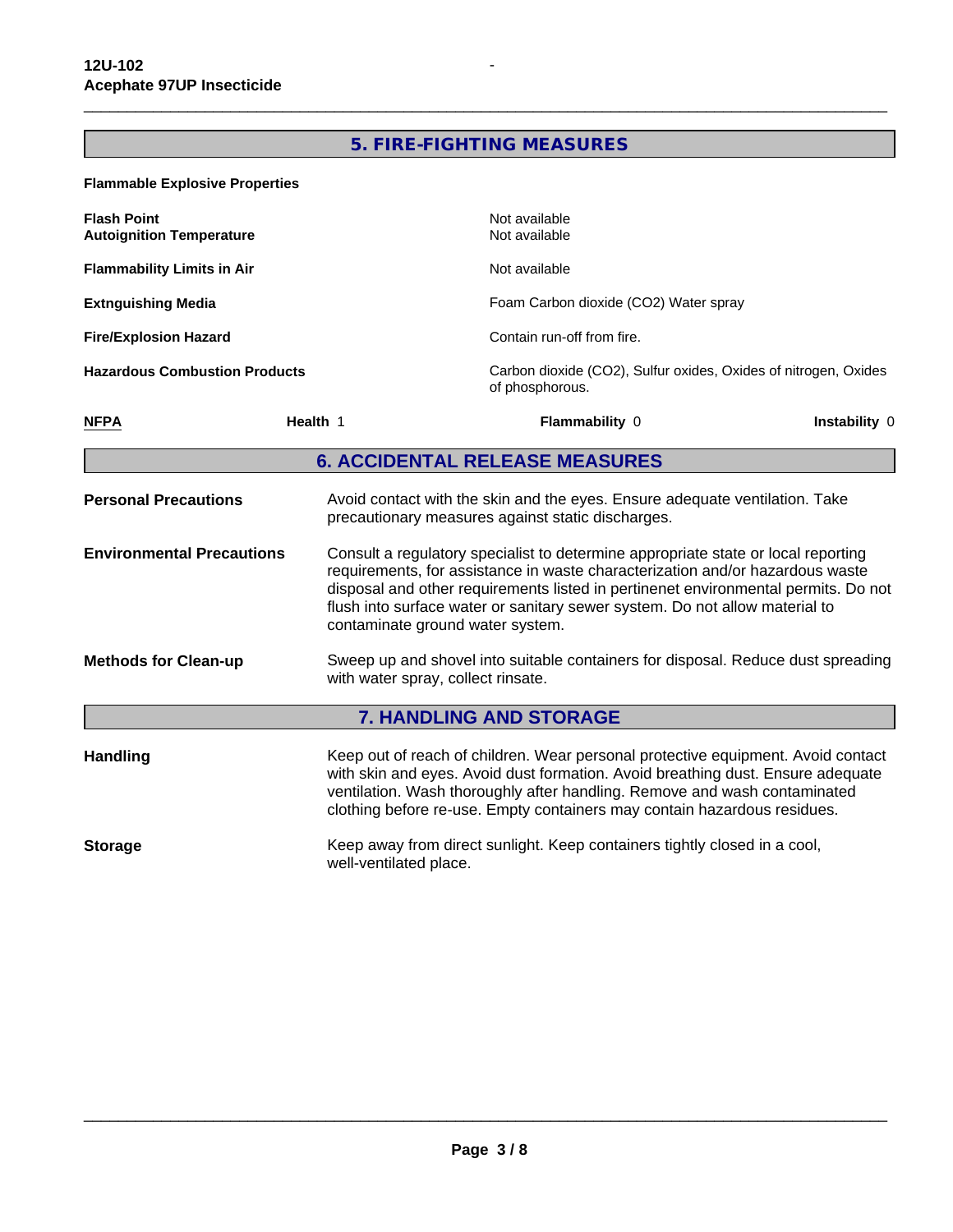## **8. EXPOSURE CONTROLS / PERSONAL PROTECTION**

 $\overline{\phantom{a}}$  ,  $\overline{\phantom{a}}$  ,  $\overline{\phantom{a}}$  ,  $\overline{\phantom{a}}$  ,  $\overline{\phantom{a}}$  ,  $\overline{\phantom{a}}$  ,  $\overline{\phantom{a}}$  ,  $\overline{\phantom{a}}$  ,  $\overline{\phantom{a}}$  ,  $\overline{\phantom{a}}$  ,  $\overline{\phantom{a}}$  ,  $\overline{\phantom{a}}$  ,  $\overline{\phantom{a}}$  ,  $\overline{\phantom{a}}$  ,  $\overline{\phantom{a}}$  ,  $\overline{\phantom{a}}$ 

**Exposure Guidelines**

| <b>Engineering Controls</b>          | Investigate engineering techniques to reduce exposures. Local mechanical exhaust<br>ventilation is preferred. Consult ACGIH ventilation manual or NFPA Standard 91 for design<br>of exhaust systems.                                                                                                                                                                                                                                                                                                                                                                                                                                                                                                                                                                                                                                                                                                                                                            |
|--------------------------------------|-----------------------------------------------------------------------------------------------------------------------------------------------------------------------------------------------------------------------------------------------------------------------------------------------------------------------------------------------------------------------------------------------------------------------------------------------------------------------------------------------------------------------------------------------------------------------------------------------------------------------------------------------------------------------------------------------------------------------------------------------------------------------------------------------------------------------------------------------------------------------------------------------------------------------------------------------------------------|
| <b>Personal Protective Equipment</b> |                                                                                                                                                                                                                                                                                                                                                                                                                                                                                                                                                                                                                                                                                                                                                                                                                                                                                                                                                                 |
| <b>Eye/face Protection</b>           | Use eye protection to avoid eye contact. Where there is potential for eye contact have eye<br>flushing equipment available.                                                                                                                                                                                                                                                                                                                                                                                                                                                                                                                                                                                                                                                                                                                                                                                                                                     |
| <b>Skin Protection</b>               | Chemical resistant protective clothing. Chemical resistant gloves. Long sleeved clothing.<br>Long pants. Socks and footwear.                                                                                                                                                                                                                                                                                                                                                                                                                                                                                                                                                                                                                                                                                                                                                                                                                                    |
| <b>Respiratory Protection</b>        | Where airborne exposure is likely, use NIOSH approved respiratory protection equipment<br>appropriate to the material and/or its components. Full facepiece equipment is<br>recommended and, if used, replaces need for face shield and/or chemical goggles. If<br>exposures cannot be kept at a minimum with engineering controls, consult respirator<br>manufacturer to determine appropriate type equipment for given application. Observe<br>respirator use limitations specified by NIOSH or the manufacturer. For emergency and<br>other conditions where there may be a potential for significant exposure, use an approved<br>full face positive-pressure, self-contained breathing apparatus. Respiratory protection<br>programs must comply with 29 CFR 1910.134. Mixers & loaders:<br>A NIOSH approved dust mist filtering respirator with MSA/NIOSH approval number prefix<br>TC-21C or a NIOSH approved respirator with any N, R, P, or HE filter. |

#### **General Hygiene Considerations**

Do not eat, drink or smoke when using this product. Wash hands and face before breaks and immediately after handling the product. Remove and wash contaminated clothing before re-use.

### **9. PHYSICAL AND CHEMICAL PROPERTIES**

**Specific Gravity** Not available **Appearance** Fine, White **Boiling Point/Range** Not available

**Percent Volatiles** Not available **Vapor Density** Not available **Viscosity** Not available **Bulk Density** 0.55 g/cc

**Evaporation Rate Not available Not available Not available Not available Not available Not available Not available Not available Not available Not available Not available Not available Not availa Physical State Powder Highly hydroscopic pH** 

**Solubility** Soluble **Odor pH Melting Point/Range**

**VOC Content** Not available **Molecular Weight** no data available **Percent Solids**

\_\_\_\_\_\_\_\_\_\_\_\_\_\_\_\_\_\_\_\_\_\_\_\_\_\_\_\_\_\_\_\_\_\_\_\_\_\_\_\_\_\_\_\_\_\_\_\_\_\_\_\_\_\_\_\_\_\_\_\_\_\_\_\_\_\_\_\_\_\_\_\_\_\_\_\_\_\_\_\_\_\_\_\_\_\_\_\_\_\_\_\_\_

Not available Rotten Cabbage **Vapor pressure** 1.7 X 10-6 mmHG @24 C (acephate) approx; (1% solution) 4 Not available

## **10. STABILITY AND REACTIVITY**

| <b>Stability</b>                        | Stable under recommended storage conditions               |
|-----------------------------------------|-----------------------------------------------------------|
| <b>Conditions to Avoid</b>              | Extreme temperatures Excess moisture                      |
| <b>Incompatible Materials</b>           | Alkaline                                                  |
| <b>Hazardous Decomposition Products</b> | Oxides of sulfur Oxides of nitrogen Oxides of phosphorous |
|                                         |                                                           |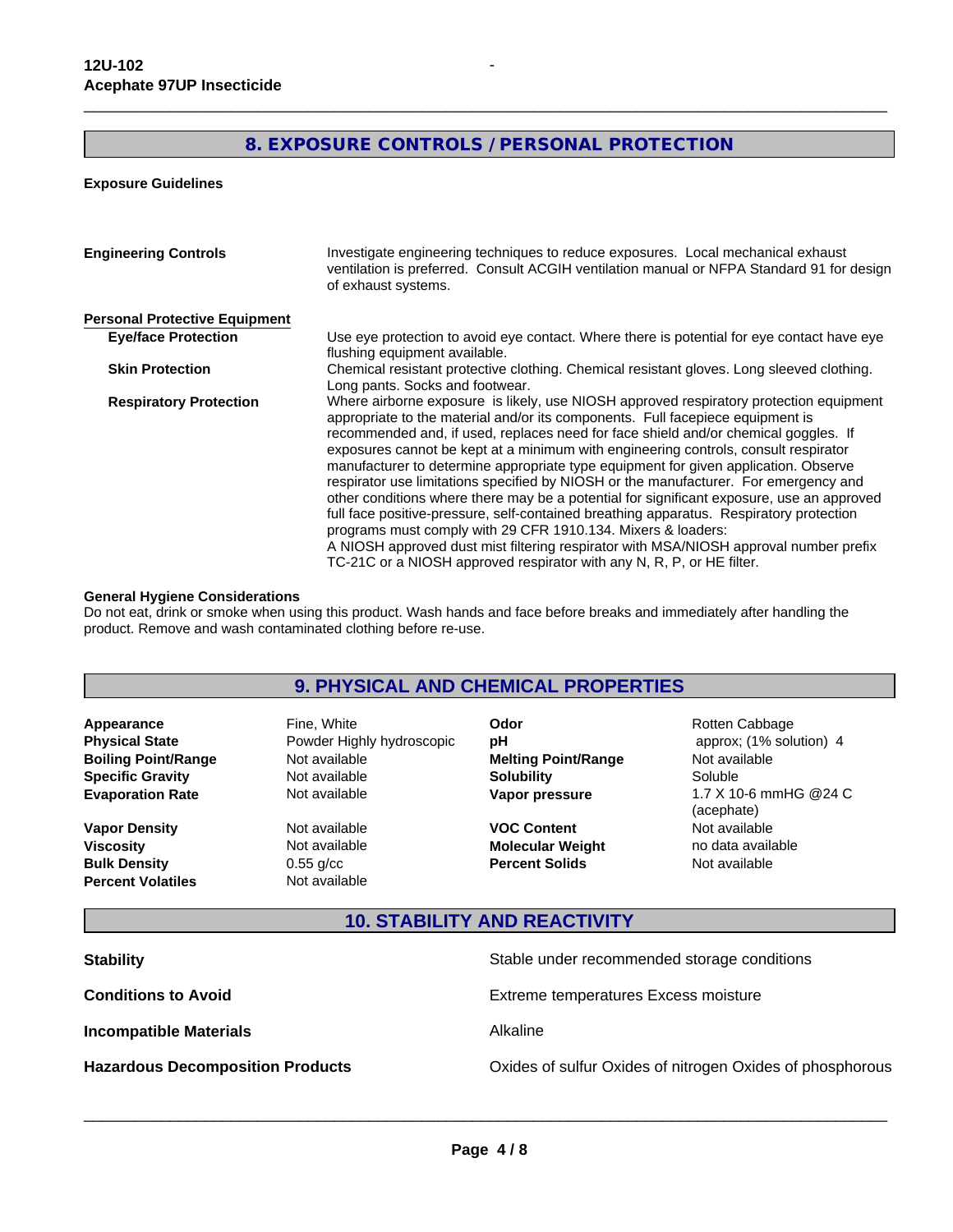#### **Possibility of Hazardous Polymerization**

Hazardous polymerisation does not occur

**11. TOXICOLOGICAL INFORMATION**

| <b>Acephate 97UP</b><br><b>Eye irritation</b><br>- minimal with clearing within 24 hrs<br>Skin irritation<br>- non-irritating<br>Dermal toxicity - LD50 (rabbit) >2 g/kg<br>- LD50 (male rat) 688mg/kg.<br><b>Oral toxicity</b><br>LD50 (female rat) 1127 mg/kg<br>LD50 (combined sexes) 846 mg/kg<br>Inahalation tox - LC50 4hr (rats) > 2.13 mg/L                                                                                                                                       |
|-------------------------------------------------------------------------------------------------------------------------------------------------------------------------------------------------------------------------------------------------------------------------------------------------------------------------------------------------------------------------------------------------------------------------------------------------------------------------------------------|
|                                                                                                                                                                                                                                                                                                                                                                                                                                                                                           |
| Acephate - High doses of Acephate technical have produced cancer in mice but there is no<br>evidence thatt Acephate technical causes cancer in humans. EPA has classified Acephate<br>as a Group C possible human carcinogen based on the cancer produced in female mice.<br>This product is not listed as a carcinogen by the National Toxicology Program (NTP), the<br>International Agency for Rearch of Cancer (IARC) or the Occupational Safety and Health<br>Administration (OSHA). |
|                                                                                                                                                                                                                                                                                                                                                                                                                                                                                           |

#### **12. ECOLOGICAL INFORMATION**

#### **Ecotoxicity**

Acephate- This pesticide is toxic to birds. Do not apply directly to water, to areas where surface water is present. Cover or soil incorporate spills. This product is highly toxic to bees exposed to direct treatment or residues on blooming crops or weeds. DO not apply this product or allow drift to blooming crops or weeds if bees are visiting the treatment area. Oral LD50 for bees is 1.2 ug/bee.

Fish and avian toxicity: 96 hr LC50 Rainbow trout - >1,000 ug/L 96 hr LC50 Bluegill - >2,000 ug/L Oral LD50 Mallar duck - 350 mg/kg Oral LD50 Pheasant - 140 mg/kg

In addition, Acephate technical in the diet causes adverse effects on reproduction in mallard ducks (NOEL >5ppm but <20ppm) and in Bobwhite quail ( NOEL >20ppm and <80ppm). Acephate SP -

Bluegill - 2050 ppm Black Bass - 1725 ppm Catfish - 2230 ppm Crayfish - 750 ppm Mosquito fish - 6000 ppm.

**13. DISPOSAL CONSIDERATIONS**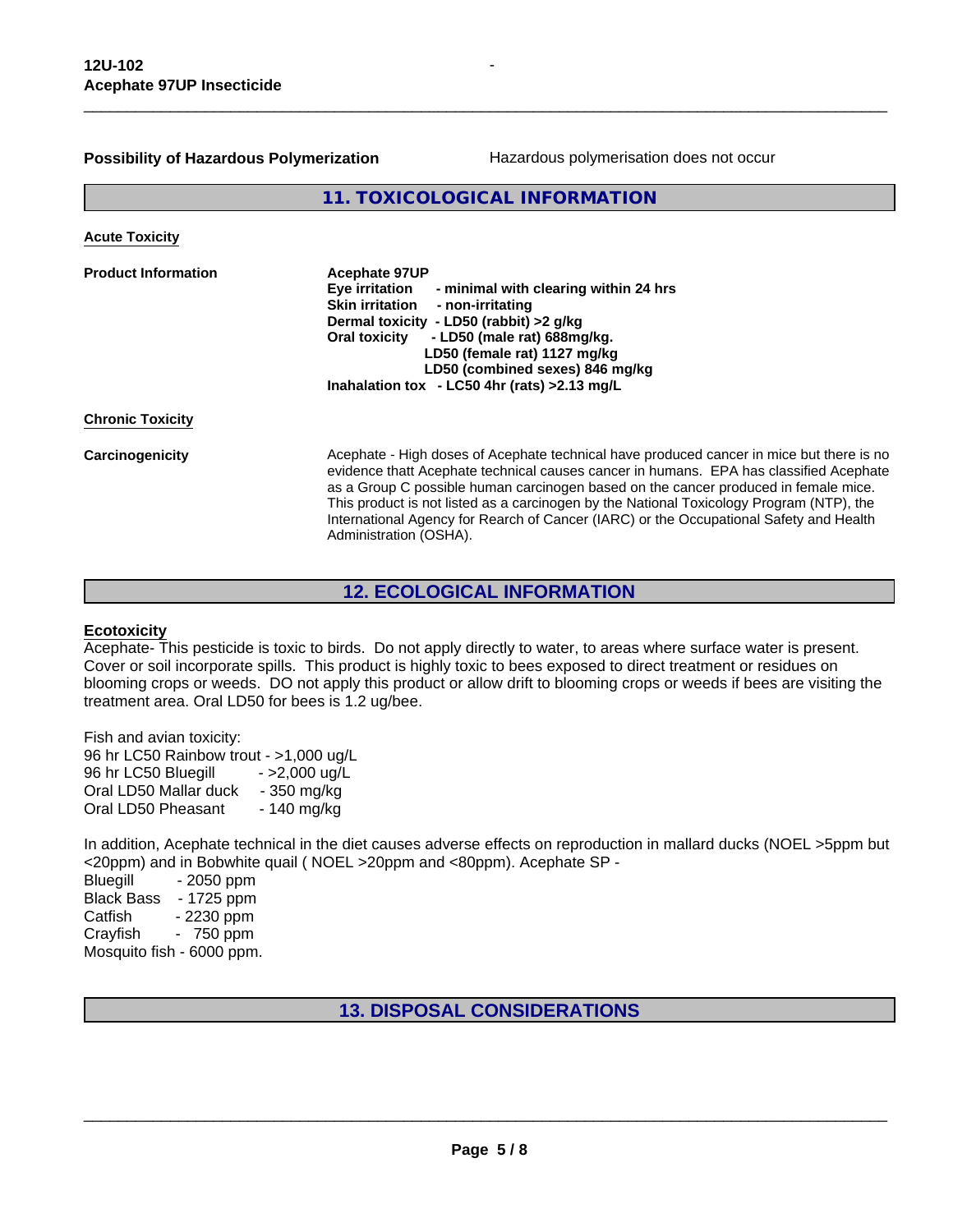| <b>Waste Disposal Method</b>  | Pesticide wastes are acutely hazardous. Improper disposal of excess pesticide or<br>rinsate is a violation of Federal law. If the wastes cannot be disposed of by use or<br>according to label instructions, contact your State Pesticide or Environmental<br>Control Agency, or the Hazardous Waste representative at the nearest EPA<br>Regional Office for guidance. Dispose of in accordance with all applicable federal,<br>state, and local laws and regulations. |
|-------------------------------|-------------------------------------------------------------------------------------------------------------------------------------------------------------------------------------------------------------------------------------------------------------------------------------------------------------------------------------------------------------------------------------------------------------------------------------------------------------------------|
| <b>Contaminated Packaging</b> | Non refillable container. Do not reuse this container. Completely empty bag into<br>application equipment. Then offer for recycling if available or dispose of empty<br>bag in a sanitary landfill or by incineration or, if allowed by state and local<br>authorities, by burning. If burned, stay out of smoke.                                                                                                                                                       |

 $\overline{\phantom{a}}$  ,  $\overline{\phantom{a}}$  ,  $\overline{\phantom{a}}$  ,  $\overline{\phantom{a}}$  ,  $\overline{\phantom{a}}$  ,  $\overline{\phantom{a}}$  ,  $\overline{\phantom{a}}$  ,  $\overline{\phantom{a}}$  ,  $\overline{\phantom{a}}$  ,  $\overline{\phantom{a}}$  ,  $\overline{\phantom{a}}$  ,  $\overline{\phantom{a}}$  ,  $\overline{\phantom{a}}$  ,  $\overline{\phantom{a}}$  ,  $\overline{\phantom{a}}$  ,  $\overline{\phantom{a}}$ 

**-** Construction

## **14. TRANSPORT INFORMATION**

| <b>DOT</b><br><b>Proper Shipping Name</b><br><b>Hazard Class</b><br>UN-No<br><b>Packing Group</b><br><b>Marine pollutant</b> | Not regulated when shipped by highway in non-buk containers as per 49 CFR 171.4 When<br>shipped in bulk, by vessel, or internationally use the following shipping description:<br>Environmentally hazardous substances, solid, n.o.s. (Acephate)<br>9<br><b>UN3077</b><br>PG III<br>Υ. |
|------------------------------------------------------------------------------------------------------------------------------|----------------------------------------------------------------------------------------------------------------------------------------------------------------------------------------------------------------------------------------------------------------------------------------|
| <b>ICAO</b>                                                                                                                  |                                                                                                                                                                                                                                                                                        |
| <b>UN-No</b>                                                                                                                 | <b>UN3077</b>                                                                                                                                                                                                                                                                          |
| <b>Proper Shipping Name</b><br><b>Hazard Class</b>                                                                           | Environmentally hazardous substance, solid, n.o.s (Acephate)<br>9                                                                                                                                                                                                                      |
| <b>Packing Group</b>                                                                                                         | PG III                                                                                                                                                                                                                                                                                 |
|                                                                                                                              |                                                                                                                                                                                                                                                                                        |
| <b>IATA</b>                                                                                                                  |                                                                                                                                                                                                                                                                                        |
| <b>UN-No</b>                                                                                                                 | <b>UN3077</b>                                                                                                                                                                                                                                                                          |
| <b>Proper Shipping Name</b>                                                                                                  | Environmentally hazardous substances, solid, n.o.s. (Acephate)                                                                                                                                                                                                                         |
| <b>Hazard Class</b>                                                                                                          | 9                                                                                                                                                                                                                                                                                      |
| <b>Packing Group</b>                                                                                                         | PG III                                                                                                                                                                                                                                                                                 |
| <b>ERG Code</b>                                                                                                              | 9L                                                                                                                                                                                                                                                                                     |
| <b>IMDG/IMO</b>                                                                                                              |                                                                                                                                                                                                                                                                                        |
| <b>Proper Shipping Name</b>                                                                                                  | Environmentally hazardous substances, solid, n.o.s. (Acephate)                                                                                                                                                                                                                         |
| <b>Hazard Class</b>                                                                                                          | 9                                                                                                                                                                                                                                                                                      |
| <b>UN-No</b>                                                                                                                 | <b>UN3077</b>                                                                                                                                                                                                                                                                          |
| <b>Packing Group</b>                                                                                                         | PG III                                                                                                                                                                                                                                                                                 |
| EmS No.                                                                                                                      | F-A, S-F                                                                                                                                                                                                                                                                               |
|                                                                                                                              |                                                                                                                                                                                                                                                                                        |

## **15. REGULATORY INFORMATION**

#### **International Inventories**

| <b>Chemical Name</b> | <b>TSCA</b> | <b>DSL</b> | <b>NDSL</b> | <b>EINECS/</b><br><b>ELINCS</b> | <b>ENCS</b> | <b>CHINA</b> | <b>KECL</b>  | <b>AICS</b> |
|----------------------|-------------|------------|-------------|---------------------------------|-------------|--------------|--------------|-------------|
| Acephate             |             |            |             |                                 |             |              | KE-<br>11118 |             |

**USA**

## **Federal Regulations**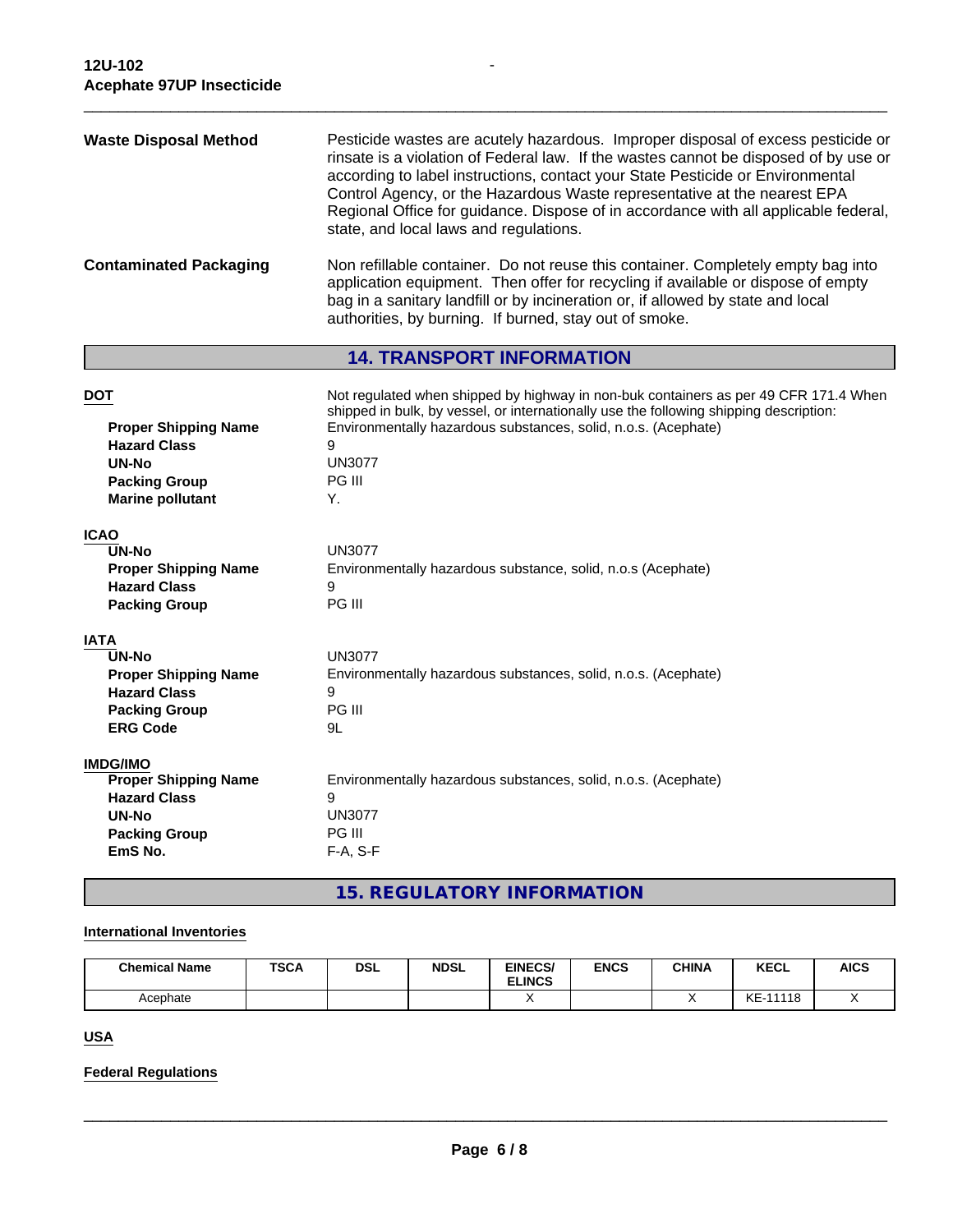## **SARA 313**

SARA 313

| <b>Chemical Name</b>                                                         | <b>CAS-No</b> | Weight % | <b>SARA 313 - Threshold Values</b> |
|------------------------------------------------------------------------------|---------------|----------|------------------------------------|
| Acephate                                                                     | 30560-19-1    | 97       | 1.0                                |
|                                                                              |               |          |                                    |
| <b>SARA 311/312 Hazardous Categorization</b><br><b>Chronic Health Hazard</b> |               | Yes      |                                    |
| <b>Acute Health Hazard</b>                                                   |               | Yes      |                                    |
| <b>Fire Hazard</b>                                                           |               | No       |                                    |
| Sudden Release of Pressure Hazard                                            |               | No       |                                    |
| <b>Reactive Hazard</b>                                                       |               | No       |                                    |
|                                                                              |               |          |                                    |

 $\overline{\phantom{a}}$  ,  $\overline{\phantom{a}}$  ,  $\overline{\phantom{a}}$  ,  $\overline{\phantom{a}}$  ,  $\overline{\phantom{a}}$  ,  $\overline{\phantom{a}}$  ,  $\overline{\phantom{a}}$  ,  $\overline{\phantom{a}}$  ,  $\overline{\phantom{a}}$  ,  $\overline{\phantom{a}}$  ,  $\overline{\phantom{a}}$  ,  $\overline{\phantom{a}}$  ,  $\overline{\phantom{a}}$  ,  $\overline{\phantom{a}}$  ,  $\overline{\phantom{a}}$  ,  $\overline{\phantom{a}}$ 

#### **Clean Water Act**

## **Clean Air Act, Section 112 Hazardous Air Pollutants (HAPs) (see 40 CFR 61)**

This product does not contain any HAPs.

#### **CERCLA**

#### **RCRA**

#### **Pesticide Information**

| Component                   | <b>FIFRA - Restricted Use</b> | <b>FIFRA - Pesticide</b><br><b>Product Other</b><br>Ingredients | FIFRA - Listing of<br><b>Pesticide Chemicals</b> | <b>California Pesticides -</b><br><b>Restricted Materials</b> |
|-----------------------------|-------------------------------|-----------------------------------------------------------------|--------------------------------------------------|---------------------------------------------------------------|
| Acephate<br>30560-19-1 (97) |                               |                                                                 |                                                  |                                                               |

#### **State Regulations**

#### **California Proposition 65**

This product does not contain any Proposition 65 chemicals.

#### **State Right-to-Know**

| <b>Chemical Name</b> | achucatto<br>aunuseus | Jersev<br><b>New</b> | 'ennsvlvania | <b>Illinois</b> | nц<br><b>Islanc</b><br>Rnoae |
|----------------------|-----------------------|----------------------|--------------|-----------------|------------------------------|
| Acephate             |                       |                      |              |                 |                              |

## **International Regulations**

**Mexico - Grade** 

#### **Canada**

**This product has been classified in accordance with the hazard criteria of the Controlled Products Regulations (CPR) and the MSDS contains all the information required by the CPR.**